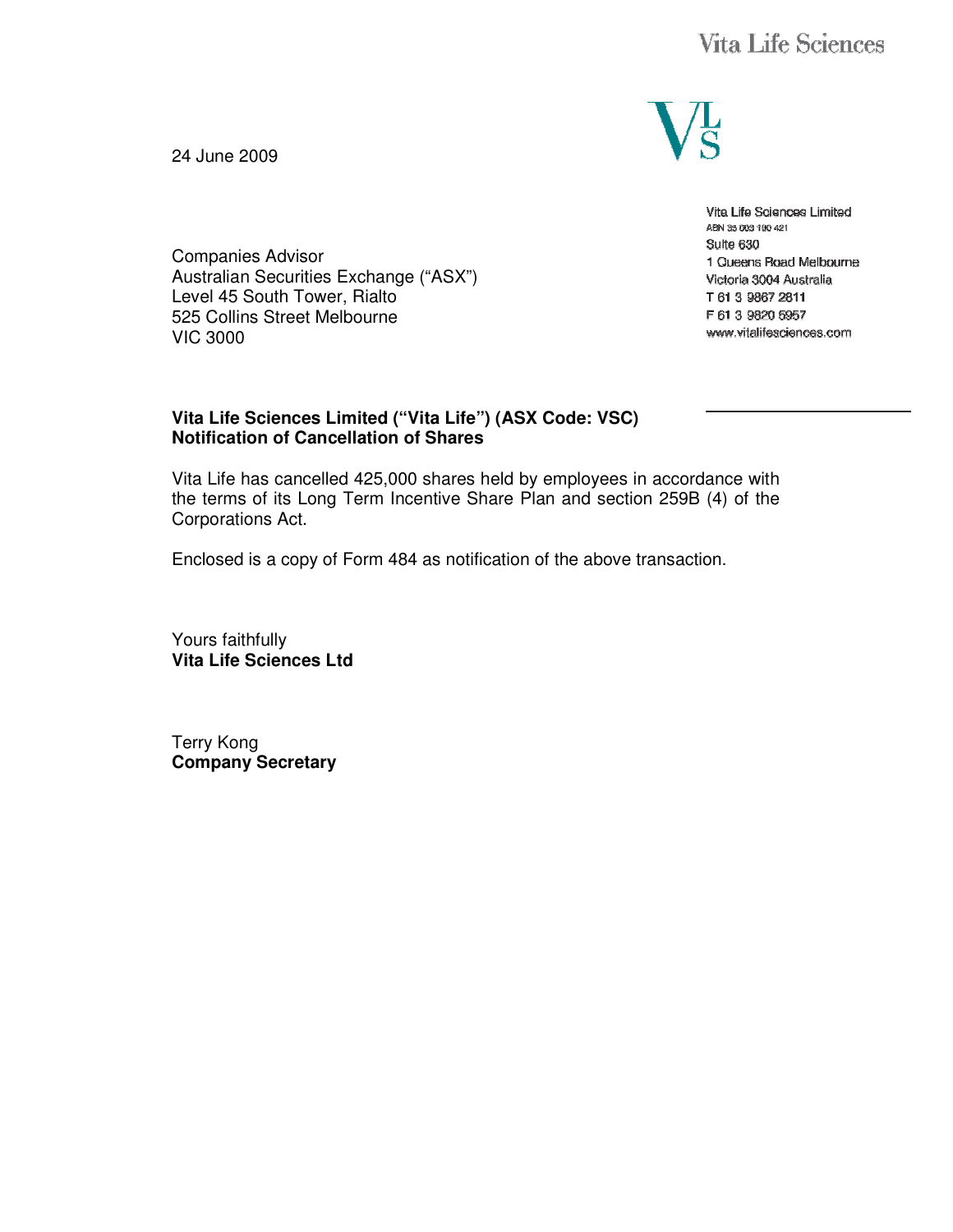|                                                                                                                                      |                                                                                                                                                                                                                                          | <b>Form 484</b><br>Corporations Act 2001                                                                                                              |
|--------------------------------------------------------------------------------------------------------------------------------------|------------------------------------------------------------------------------------------------------------------------------------------------------------------------------------------------------------------------------------------|-------------------------------------------------------------------------------------------------------------------------------------------------------|
|                                                                                                                                      | <b>Change to company details</b>                                                                                                                                                                                                         |                                                                                                                                                       |
|                                                                                                                                      | Sections A, B or C may be lodged independently with this signed cover page to notify ASIC of:                                                                                                                                            |                                                                                                                                                       |
| A1 Change of address<br>A2 Change of name - officeholders and proprietary<br>company members<br>A3 Change - ultimate holding company | B1 Cease company officeholder<br>B2 Appoint company officeholder<br>B3 Special purpose company<br>If there is insufficient space in any section of the form, you may photocopy the relevant page(s) and submit as part of this lodgement | C1 Cancellation of shares<br>C2 Issue of shares<br>C3 Change to share structure<br>C4 Changes to the register of members for proprietary<br>companies |
| <b>Company details</b>                                                                                                               | Company name<br><b>TTFE</b><br><b>SCIENCES</b><br>VTTA<br>LIMITED                                                                                                                                                                        |                                                                                                                                                       |
| Refer to guide for information about<br>corporate key                                                                                | <b>ACN/ABN</b><br>003<br>190<br>421<br>35                                                                                                                                                                                                | Corporate key                                                                                                                                         |
| Lodgement details                                                                                                                    | Who should ASIC contact if there is a query about this form?<br>Firm/organisation<br>VITA LIPP CAIPMAPC<br>TMTTED                                                                                                                        |                                                                                                                                                       |

| Contact name/position description<br>TERRY KONG / COMPANY SECRETARY |
|---------------------------------------------------------------------|
| ASIC registered agent number (if applicable)<br>$N/\Lambda$         |
| Telephone number<br>$03 - 98672811$                                 |
| Postal address or DX address.<br>SUITE 630, LEVEL 6                 |
| 1 QUEENS ROAD, MELBOURNE, VIC 3004                                  |

 $\mathcal{L}(\mathcal{L}(\mathcal{L}(\mathcal{L}(\mathcal{L}(\mathcal{L}(\mathcal{L}(\mathcal{L}(\mathcal{L}(\mathcal{L}(\mathcal{L}(\mathcal{L}(\mathcal{L}(\mathcal{L}(\mathcal{L}(\mathcal{L}(\mathcal{L}(\mathcal{L}(\mathcal{L}(\mathcal{L}(\mathcal{L}(\mathcal{L}(\mathcal{L}(\mathcal{L}(\mathcal{L}(\mathcal{L}(\mathcal{L}(\mathcal{L}(\mathcal{L}(\mathcal{L}(\mathcal{L}(\mathcal{L}(\mathcal{L}(\mathcal{L}(\mathcal{L}(\mathcal{L}(\mathcal{$ 

**Investments Commission** 

Signature<br>This form must be signed by a current officeholder of the company.

| TERRY<br>KONG               |  |  |  |  |  |
|-----------------------------|--|--|--|--|--|
| Capacity<br><b>Director</b> |  |  |  |  |  |
| Company secretary           |  |  |  |  |  |
| Signature<br>a              |  |  |  |  |  |
|                             |  |  |  |  |  |
| Date signed                 |  |  |  |  |  |

## Lodgement

Send completed and signed forms to: Australian Securities and Investments Commission, PO Box 4000, Gippsland Mail Centre VIC 3841.

For help or more information Telephone 1300 300 630 Email info.enquiries@asic.gov.au Web www.asic.gov.au

Or lodge the form electronically by visiting the ASIC website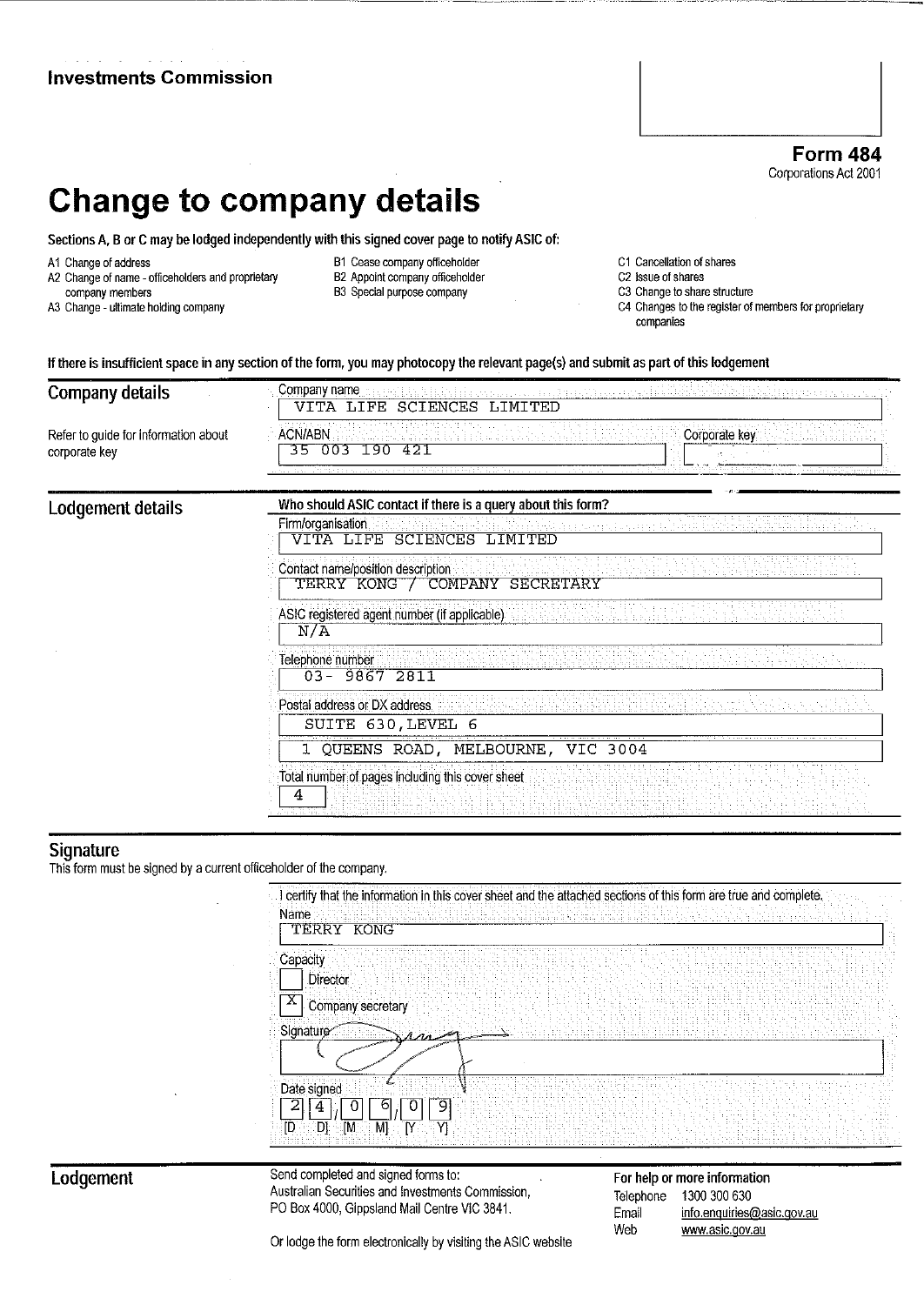# Section C **completion guide**

#### **Standard share codes**

Refer to the following table for the share class codes for sections C1, C2, C3 and  $C<sub>4</sub>$ 

| Share class code Full title |                 | Share class code Full title |                                      |
|-----------------------------|-----------------|-----------------------------|--------------------------------------|
| A                           | A               | <b>PRF</b>                  | preference                           |
| B                           | B etc           | <b>CUMP</b>                 | cumulative preference                |
| <b>EMP</b>                  | employee's      | <b>NCP</b>                  | non-cumulative preference            |
| <b>FOU</b>                  | founder's       | <b>REDP</b>                 | redeemable preference                |
| LG                          | life governor's | <b>NRP</b>                  | non-redeemable preference            |
| <b>MAN</b>                  | management      | <b>CRP</b>                  | cumulative redeemable preference     |
| <b>ORD</b>                  | ordinary        | <b>NCRP</b>                 | non-cumulative redeemable preference |
| <b>RED</b>                  | redeemable      | <b>PARP</b>                 | participative preference             |
| <b>SPE</b>                  | special         |                             |                                      |

If you are using the standard share class codes you do not need to provide the full title for the shares, just the share class code.

If you are not using the standard share class code, enter a code of no more than 4 letters and then show the full title.

#### **Sections to complete**

Use the table below to identify the sections of this form to complete (please indicate the sections that have been completed). Completion of this table is optional.

|   |                                                    | C1 - Cancellation of<br>shares | C <sub>2</sub> - Issue of shares | C3 - Change to share<br>structure table | C4 - Change to<br>members register |
|---|----------------------------------------------------|--------------------------------|----------------------------------|-----------------------------------------|------------------------------------|
|   | Issue of shares                                    |                                |                                  |                                         |                                    |
|   | Proprietary company                                | Not required                   | ✓                                | $\checkmark$                            | ✓                                  |
|   | Public company                                     |                                |                                  |                                         |                                    |
|   | if in response to the Annual<br>company statement  | Not required                   | ✓                                | ✓                                       | Not required                       |
|   | if not in response to the Annual company statement | Not required                   | ✓                                | $\sqrt{\phantom{1}}$ Preferred          | Not required                       |
|   | <b>Cancellation of shares</b>                      |                                |                                  |                                         |                                    |
|   | Proprietary company                                | $\checkmark$                   | Not required                     | $\checkmark$                            | ✓                                  |
|   | Public company                                     |                                |                                  |                                         |                                    |
|   | if in response to the Annual<br>company statement  | $\checkmark$                   | Not required                     | $\checkmark$                            | Not required                       |
| Χ | if not in response to the Annual company statement | $\checkmark$                   | Not required                     | $\sqrt{\phantom{a}}$ Preferred          | Not required                       |
|   | <b>Transfer of shares</b>                          |                                |                                  |                                         |                                    |
|   | Proprietary company                                | Not required                   | Not required                     | Not required                            | ✓                                  |
|   | Public company                                     |                                |                                  |                                         |                                    |
|   | if in response to the Annual<br>company statement  | Not required                   | Not required                     | Not required                            | Not required                       |
|   | if not in response to the Annual company statement | Not required                   | Not required                     | Not required                            | Not required                       |
|   | Changes to amounts paid                            |                                |                                  |                                         |                                    |
|   | Proprietary company                                | Not required                   | Not required                     | $\checkmark$                            | ✓                                  |
|   | Public company                                     |                                |                                  |                                         |                                    |
|   | if in response to the Annual<br>company statement  | Not required                   | Not required                     | $\checkmark$                            | Not required                       |
|   | if not in response to the Annual company statement | Not required                   | Not required                     | Not required                            | Not required                       |
|   | Changes to beneficial ownership                    |                                |                                  |                                         |                                    |
|   | Proprietary company                                | Not required                   | Not required                     | Not required                            | $\checkmark$                       |
|   | Public company                                     |                                |                                  |                                         |                                    |
|   | if in response to the Annual<br>company statement  | Not required                   | Not required                     | Not required                            | Not required                       |
|   | if not in response to the Annual company statement | Not required                   | Not required                     | Not required                            | Not required                       |

To notify ASIC about a division or conversion of a class of shares, you must lodge a Form 211 within 28 days after the change occurring.

To notify ASIC about a conversion of shares into larger or smaller numbers, you must lodge a Form 2205B within 28 days after the change occurring.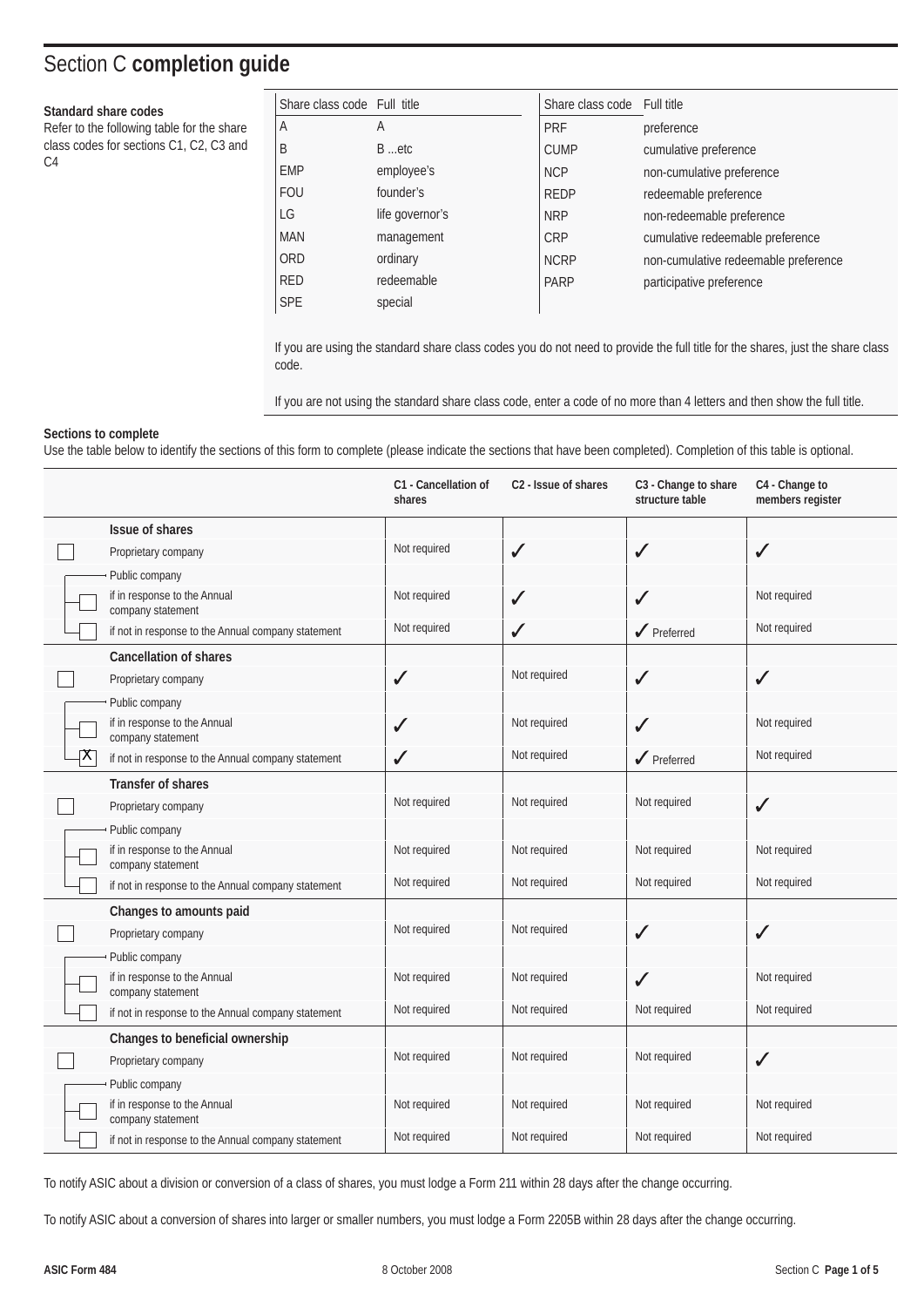# C1 **Cancellation of shares**

| Reason for cancellation                                                           | Redeemable preference shares - S.254J                                                                                                            |  |  |  |  |  |
|-----------------------------------------------------------------------------------|--------------------------------------------------------------------------------------------------------------------------------------------------|--|--|--|--|--|
| Please indicate the reason that shares<br>have been cancelled (select one or more | Redeemed out of profits                                                                                                                          |  |  |  |  |  |
| boxes)                                                                            | Redeemed out of proceeds of a fresh issue of shares                                                                                              |  |  |  |  |  |
|                                                                                   | Capital reduction - S.256A - S.256E                                                                                                              |  |  |  |  |  |
|                                                                                   | Single shareholder company                                                                                                                       |  |  |  |  |  |
|                                                                                   | Multiple shareholder company. A Form 2560 must be lodged before a capital reduction takes place                                                  |  |  |  |  |  |
|                                                                                   | Share buy-back. - ss.257H(3)                                                                                                                     |  |  |  |  |  |
|                                                                                   | Minimum holding buy-back by listed company                                                                                                       |  |  |  |  |  |
|                                                                                   |                                                                                                                                                  |  |  |  |  |  |
|                                                                                   | Other buy-back type. A form 280 or 281 must be lodged at least 14 days, and no more than 1 year before the<br>share buy-back can take place      |  |  |  |  |  |
| Forfeited shares - S.258D                                                         |                                                                                                                                                  |  |  |  |  |  |
|                                                                                   | Shares returned to a public company - ss.258E(2) & (3)                                                                                           |  |  |  |  |  |
|                                                                                   | Under section 651C, 724(2), 737 or 738                                                                                                           |  |  |  |  |  |
|                                                                                   | Under section 1325A (court order)                                                                                                                |  |  |  |  |  |
|                                                                                   | X<br>Other                                                                                                                                       |  |  |  |  |  |
|                                                                                   | Description Vita Life has cancelled shares held by employees in accordance                                                                       |  |  |  |  |  |
|                                                                                   | with its Long Term Incentive Plan Shares and section 259B (4).                                                                                   |  |  |  |  |  |
|                                                                                   | Give section reference<br>CORPORATIONS ACT SECTION 259B (4)                                                                                      |  |  |  |  |  |
|                                                                                   |                                                                                                                                                  |  |  |  |  |  |
| Details of cancelled shares                                                       | List the details of shares cancelled in the following table<br>Share class code<br>Number of shares cancelled<br>Amount paid (cash or otherwise) |  |  |  |  |  |
|                                                                                   |                                                                                                                                                  |  |  |  |  |  |
|                                                                                   | 425,000<br>ORD<br>NIL                                                                                                                            |  |  |  |  |  |
|                                                                                   |                                                                                                                                                  |  |  |  |  |  |
|                                                                                   |                                                                                                                                                  |  |  |  |  |  |
|                                                                                   |                                                                                                                                                  |  |  |  |  |  |
|                                                                                   |                                                                                                                                                  |  |  |  |  |  |
|                                                                                   |                                                                                                                                                  |  |  |  |  |  |
|                                                                                   | Earliest date of change<br>Please indicate the earliest date that any of the above changes occurred.                                             |  |  |  |  |  |
|                                                                                   | $\overline{9}$<br>$6 \mid$<br>0<br>$\overline{0}$<br>3                                                                                           |  |  |  |  |  |
|                                                                                   | [M]<br>M<br>Yl<br>ſD<br>D)                                                                                                                       |  |  |  |  |  |